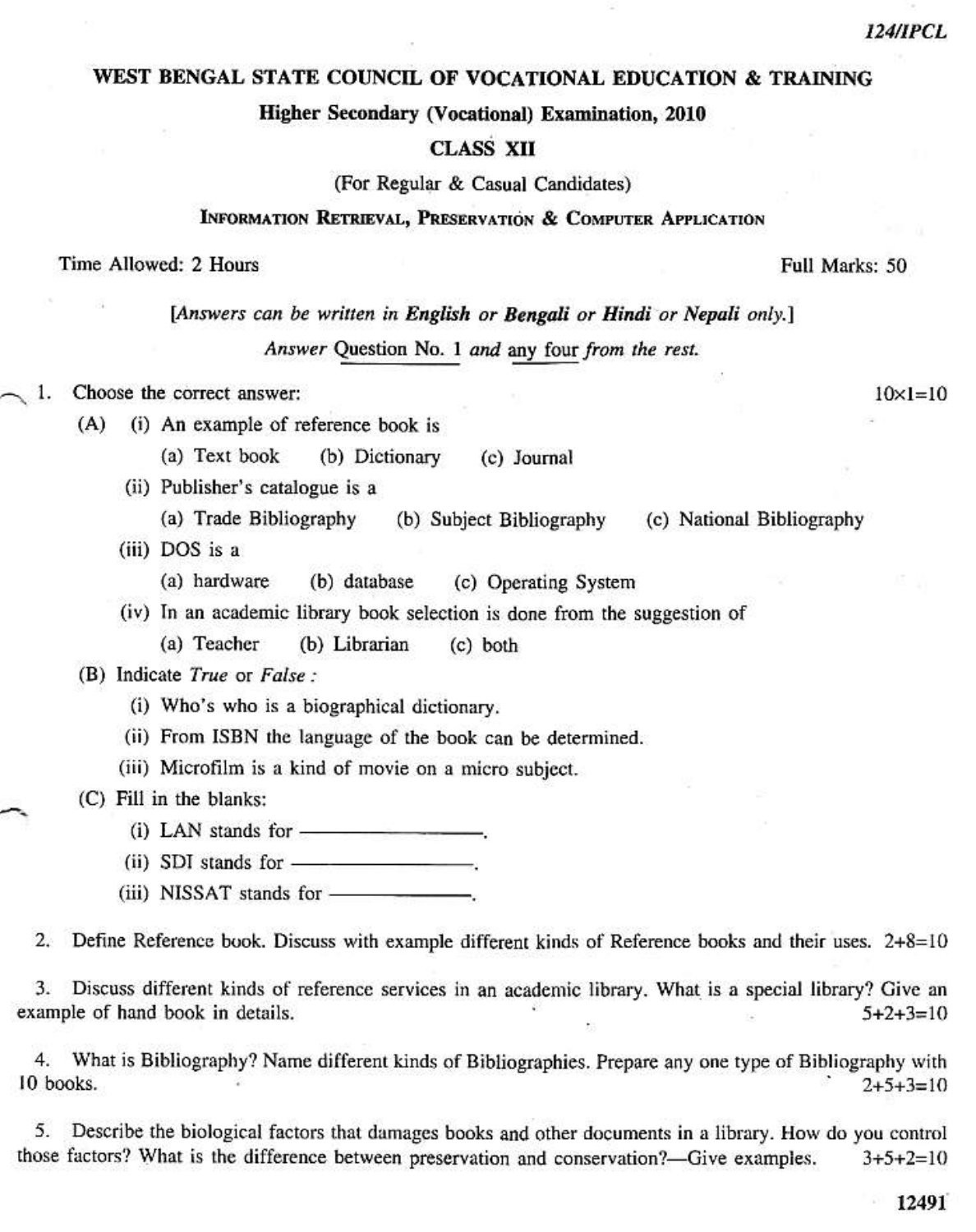Name various materials other than books in a modern library. Discuss what measures should be taken for 6.  $2+3+5=10$ their preservation. Describe different steps in library book binding.

What is computer network? In a library what type of network is used? Discuss on any one of the library 7.  $3+2+3+2=10$ software. Name three hardware in a personal computer.

What do you know about 'electronic library'? If you have a computer with Windows operating system and 8. MS-Office suit only, then what are the areas of library activities in which computer application can be introduced?  $3+7=10$ 

- Write short notes on: 9.
	- (a) Indian National Bibliography
	- (b) Lamination
	- (c) Windows
	- (d) Information sources

#### [Bengali Version]

বোংলা অথবা ইংরাজী অথবা হিন্দী অথবা নেপালীতে উত্তর লেখা যাবে।

# প্রথম প্রশ্নটির উত্তর দেওয়া আবশ্যিক।

পরবর্তী প্রশ্নগুলোর মধ্যে থেকে যে কোন চারটি প্রশ্নের উত্তর দাও।

#### (ক) সঠিক উত্তরটি বেছে লেখ ঃ  $\geq 1$

- (i) আকর গুন্তের একটি উদাহরণ হ'ল
	- (২) অভিধান (৩) সাময়িক পত্ৰ (১) পাঠ্য বই
- (ii) প্রকাশকের পুস্তক তালিকা হল একটি

(১) বাণিজ্যিক গ্ৰন্থপঞ্জী (২) বিষয় গ্ৰন্থপঞ্জী (৩) জাতীয় গ্ৰন্থপঞ্জী

- (iii) DOS হ'ল একটি
	- (৩) অপারেটিং সিস্টেম (১) হার্ডওয়ার (২) ডেটাবেস
- (iv) একটি শিক্ষা প্রতিষ্ঠানের পুস্তক নির্বাচনে অংশগ্রহন করেন
	- (২) গ্রন্থাগারিক (৩) উভয়েই  $(5)$  শিক্ষক

## (খ) সতা বা মিথ্যা লেখঃ

- (i) হুস হু হ'ল একটি জীবনী কোষ
- (ii) ISBN থেকে বইয়ের ভাষা জানা যায়।
- (iii) মাইক্রোফিল্ম হল ক্ষুদ্র বিষয়ের ওপর একটি চলচ্চিত্র।
- (গ) শূন্যস্থান পূরণ কর ঃ
	- (i) LAN এর সম্পূর্ণ রূপটি হল - - - - - - -
	- (ii) SDI এর সম্পূর্ণ রূপটি হল ---------------------
	- (iii) NISSAT এর সম্পূর্ণ রূপটি হল - - - - -

 $50x5=50$ 

 $4 \times 2\frac{1}{2} = 10$